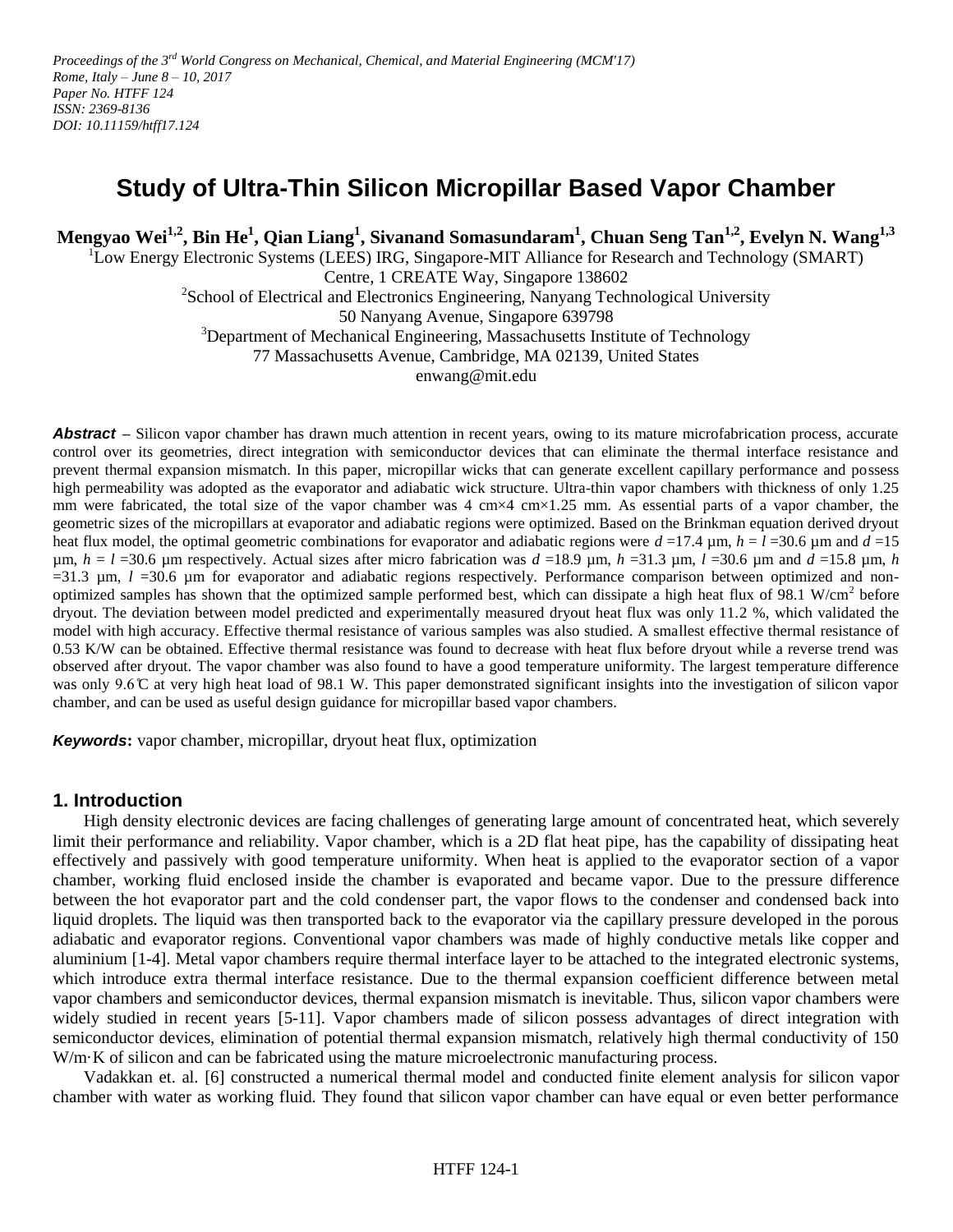than a copper vapor chamber. Compressive stress in the silicon die had 96 % reduction by substituting copper vapor chamber with a silicon one. This is due to the elimination of thermal expansion mismatch problem and high compliance of silicon. Cai et al. [\[9,](#page-6-3) [10\]](#page-6-4) developed a silicon vapor chamber with a triple-stack structure. Glass frit bonding was performed to seal the vapor chamber. Mechanical optimization simulation was done to determine the position of supporting posts. For a 3 mm  $\times$  38 mm  $\times$ 38 mm silicon vapor chamber prototype, effective thermal conductivity of 2500 W/m·K was obtained. The device was also proven to have good mechanical strength and was hermetically sealed. They also investigated the material and process compatibility of the silicon vapor chamber[\[5\]](#page-6-1). Reliable silicon vapor chambers can be obtained with purified working fluid, lead-based solder material, high glazing temperature in glass frit bonding and oxidization of silicon surface. Later on, Cai et. al. [\[11\]](#page-7-0) fabricated an ultra-thin silicon vapor chamber with size of 50 mm  $\times$  70 mm  $\times$ 1 mm. The vapor chamber has  $13 \times 8$  supporting pillar arrays. The evaporator was made of coarse and fine wicks. The fine wick composed of micropillars with 10 µm diameter and cavities with 100 µm for vapor ventilation. A high effective thermal conductivity of over 10000 W/m·K was demonstrated in both 1D and 2D heat transfer modes.

Among various sections of the vapor chamber, evaporator plays a significant role as it circulates the working fluid and possess the largest thermal resistance. Thus to demonstrate a high performance silicon vapor chamber, the optimization of evaporator is essential. Control over the fabrication process and constructing model for conventional wire mesh, sintered powder and microgroove evaporator wicks were difficult. Micropillar evaporator has the advantage of accurate control over the fabrication process, high liquid transport capability [\[12-15\]](#page-7-1) and was widely studied. Although a few of foregoing researches were done on silicon vapor chambers. The selection of evaporator geometries was trial-and-error based. In this paper, the optimal geometric combination was obtained based on a theoretical model that predicted dryout heat flux of the evaporator. Ultra-thin silicon vapor chambers were fabricated using standard micro manufacture process and sealed by eutectic bonding. Thermal tests were performed to examine the heat dissipation capability and temperature uniformity of the vapor chamber.

#### **2. Model and Optimization**

Based on Wang *et. al.*'s [\[16\]](#page-7-2) work, the Darcy's law based dryout heat flux for 2D micropillar arrays was sed as:<br>  $q'' = \frac{\rho_l Kh h_{fg} P_{cap}}{\mu} [\frac{a^2}{2} - \frac{2}{a} \sum_{m=1}^{\infty} \frac{\sin(\beta_m a)}{\beta_m^3 \cosh(\beta_m b)}]^{-1}$ expressed as:

$$
q'' = \frac{\rho_l K h h_{fg} P_{cap}}{\mu} \left[ \frac{a^2}{2} - \frac{2}{a} \sum_{m=1}^{\infty} \frac{\sin(\beta_m a)}{\beta_m^3 \cosh(\beta_m b)} \right]^{-1}
$$
(1)

where  $\rho_l$ ,  $h_{fg}$  and  $\mu$  are liquid density, latent heat and viscosity respectively, which are physical properties of working fluid. *a* and *b* are length of studied porous medium in *x* and *y* directions respectively. *h* is the height of micropillars. Factor  $\frac{u \ln 2}{(2m-1)}$  $m<sup>-</sup>$  2a *m a*  $\beta_m = \frac{(2m-1)\pi}{2a}$ .  $\varepsilon$  is the porosity of micropillar wick. For the 2D case where  $a=b=L$ ,<br>  $a^2 = 2 \sum_{m=1}^{\infty} \sin(\beta_m a) = 2 \sum_{m=1}^{\infty} \cos(2\beta_m a)$ porous medium in x and y directions respectively. h is the h<br>
i micropillar wick. For the 2D case where  $a=b=L$ ,<br>  $\frac{2}{a} \sum_{m=1}^{\infty} \frac{\sin(\beta_m a)}{\beta_m^3 \cosh(\beta_m a)} = \frac{a^2}{2} - 0.2053a^2 \approx 0.3a^2 = 0.3R$ andied porous medium in x and y d<br>sity of micropillar wick. For the 2D<br> $\frac{a^2}{2} - \frac{2}{a} \sum_{n=1}^{\infty} \frac{\sin(\beta_m a)}{\beta^3 \cosh(\beta_a)} = \frac{a^2}{2}$ 

situde provides medium in *x* and *y* directions respectively. *n* is the height of microp'lators. Factor  
positive of micropilar wick. For the 2D case where 
$$
a=b=L
$$
,  

$$
\frac{a^2}{2} - \frac{2}{a} \sum_{m=1}^{\infty} \frac{\sin(\beta_m a)}{\beta_m^3 \cosh(\beta_m a)} = \frac{a^2}{2} - 0.2053a^2 \approx 0.3a^2 = 0.3L^2
$$
(2)

By substituting *Equation (2)* into *Equation (1)* and extend the solution to Brinkman equation based heat flux according 3, 15, 17], the dryout heat flux can be expressed as:<br> $\begin{bmatrix} \tanh(\sqrt{\frac{\varepsilon}{h}}) \end{bmatrix}$ to [\[13,](#page-7-3) [15,](#page-7-4) [17\]](#page-7-5), the dryout heat flux can be expressed as:

$$
q_{\text{max}}^{\dagger} = \frac{3.33 \rho_1 K h h_{fg} P_{cap}}{\mu L^2} \left[ 1 - \frac{\tanh(\sqrt{\frac{\varepsilon}{K}} h)}{\sqrt{\frac{\varepsilon}{K}} h} \right]
$$
(3)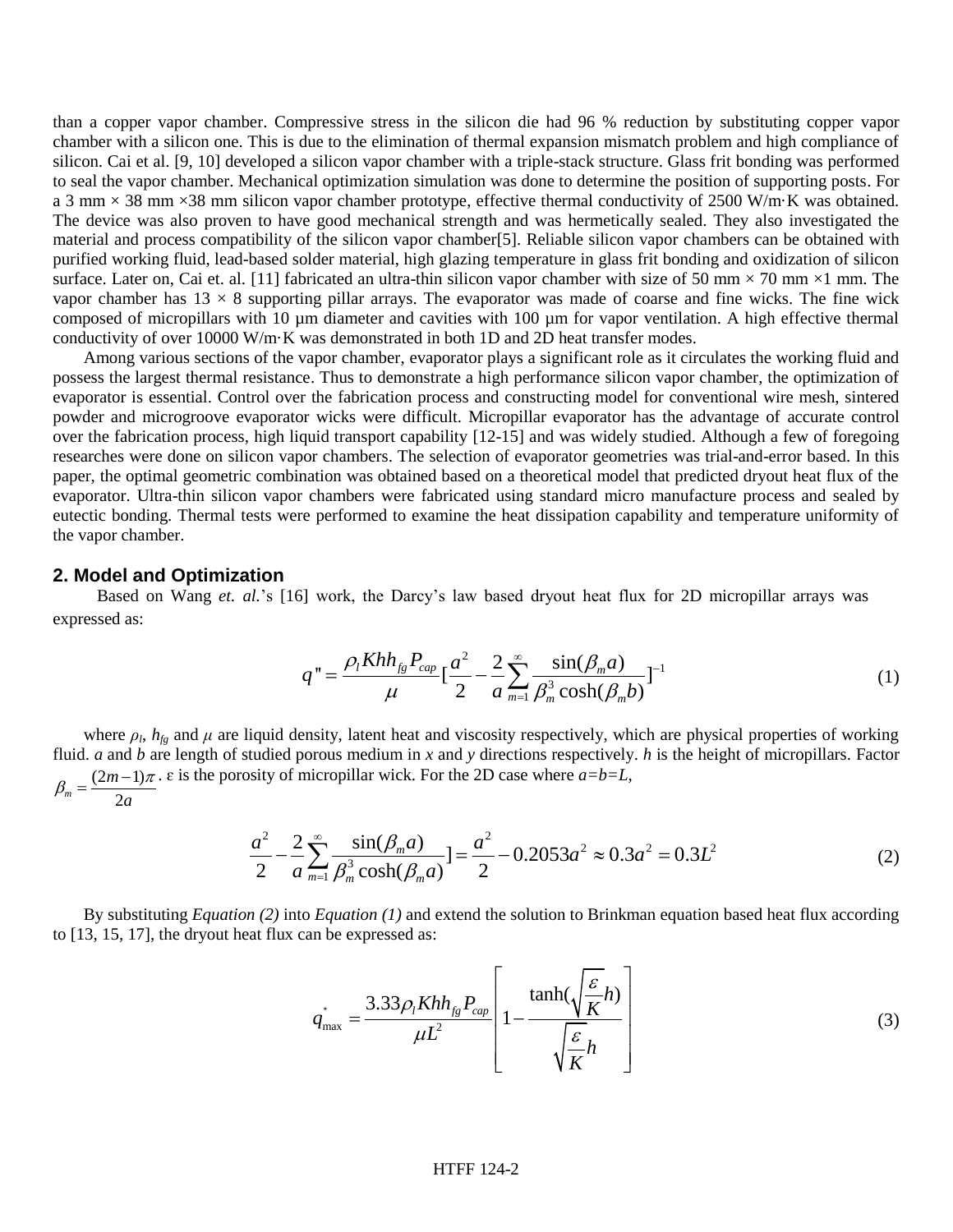In *Equation (3)*, parameters *Pcap* and *K* represent the capillary pressure and permeability of the wick respectively. Expressions of *Pcap* and *K* can be found in [\[18\]](#page-7-6) and [\[19\]](#page-7-7) respectively. Both *Pcap* and *K* are geometric dependent and change with micropillar geometries in opposite trends. Therefore, optimal geometries that can result in largest dryout heat flux exist can be obtained through optimization in *Matlab*. Since temperature rise is an important performance indicator of evaporator, superheat, which is defined as the temperature difference between evaporator and ambient, was adopted in the

optimization process and correlated with heat flux by the equation  $q'' = k_{\text{eff}}$  $q'' = k_{\text{eff}} \frac{\Delta T}{I}$ *h*  $= k_{\text{eff}} \frac{\Delta T}{\Delta t}$ , where the effective thermal conductivity

2  $k_{\text{eff}} = 6.02633(\frac{d}{l})^2 - 3.19508\frac{d}{l} + 2.12324$  $\frac{d}{l}$ <sup>2</sup> – 3.19508 $\frac{d}{l}$  $= 6.02633(\frac{d}{l})^2 - 3.19508\frac{d}{l} + 2.12324$  [\[12\]](#page-7-1), *d* and *l* are the diameter and center - to - center distance of micropillars. The

optimization results are plotted in *[Fig.](#page-2-0)* 1. To fabricate the sample and conduct parametric studies, the evaporator micropillar geometric combination at *ΔT* = 15 ̊C was selected, which correspond to *d* =17.4 µm, *h* = *l* =30.6 µm. The adiabatic region served the function of circulating liquid only, thus the optimization of micropillars in adiabatic regions only considered the fluid transportation capability, which is governed by Washburn's equation[\[20\]](#page-7-8). According to [\[20\]](#page-7-8) , the factor  $\sqrt{KP_{cap}/\varepsilon}$  need to be optimized, while  $\varepsilon = 1 - \pi d^2 / 4l^2$  is porosity of the micropillar wick. Height of the adiabatic region micropillars was predefined by the micropillar depth in evaporator regions, which was determined by deep reactive

ion etching microfabrication process. Thus with *h*= 30.6 µm, the optimized *d* = 15 µm and *l* = 30.6 µm. The adiabatic region has larger porosity compared to the evaporator region, which has a lower flow resistance for liquid propagation.



<span id="page-2-0"></span>Fig. 1: Optimization results for 2D evaporator in vapor chamber (a) micropillar geometries d, h, l at different superheat (b) the corresponding heat flux.

## **3. Experiment**

#### **3.1. Sample**



<span id="page-2-1"></span>Fig. 2: (a) Sealed silicon vapor chamber with thickness of 1.25 mm (b) Top wafer of silicon vapor chamber with 3 cm  $\times$ 3 cm $\times$  100 µm cavity, one charging port and one evacuation port (c) Bottom wafer with micropillar wicks on one side and 1 cm×1 cm Pt heater and RTDs on the other side. Geometries for adiabatic and evaporator regions were optimized.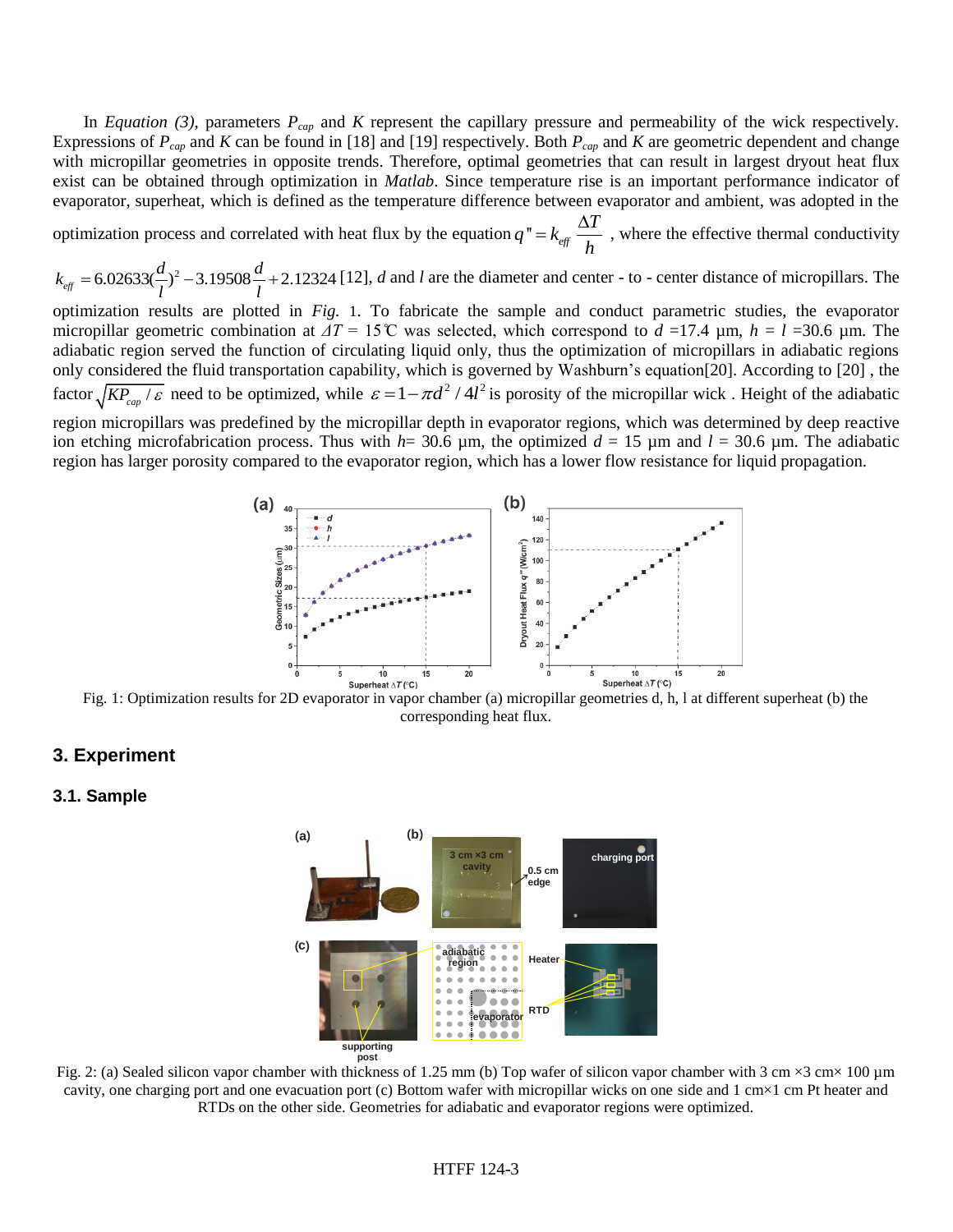Detailed fabrication process was described in our previous work [\[7\]](#page-6-5). The ultra-thin silicon vapor chamber was made up of two silicon wafers that were Au –Si eutectic bonded together at 400  $\mathbb{C}$ . Both the top and bottom wafers were 4 cm  $\times$ 4 cm in size, with 0.5 cm edges for bonding purpose. The top wafer, which was act as the condenser, has a 100 µm deep reactive ion etched (DRIE) cavity of 3 cm  $\times$  3 cm as the vapor space for the vapor chamber, as shown in [Fig.](#page-2-1) 2(b). Backside of the top wafer has 150 nm µm and 500 µm Au for eutectic bonding. There are two holes with size of 1/8" and 1/16'' to connect to two tubes. The 1/16'' tube was used for evacuating the vapor chamber to vacuum while working fluid was charged to the vapor chamber through the 1/8'' tube. 100 Ti and 500 nm Cu were deposited on the front side of the top wafer, this was to create soldering pads for the tubes. The bottom wafer has photolithography defined micropillar wicks on one side, and 1 cm  $\times$  1 cm size 150 nm thick Pt heater and resistance temperature detector (RTDs) on the other side. There was a SiO2 layer grown by thermal oxidization with thickness of 900 µm in between of the Pt films and the wafer. Size of the evaporator was 1 cm  $\times$  1 cm, it was located at the center of the micropillar wick. The micropillar wick included the evaporator and the adiabatic regions and has a total size of 3 cm  $\times$ 3 cm, as shown in [Fig.](#page-2-1) 2(c). Height of micropillar was etched by DRIE. There were 4 supporting posts with diameter of 3 mm at 4 corners of the evaporator to enhance the mechanical strength of the vapor chamber. Total thickness of the vapor chamber was only 1.25 mm, which was thinner than a 1 dollar Singapore coin [Fig.](#page-2-1) 2(a). The ultra-small thickness and light weight of this vapor chamber made it to be an excellent candidate for compact electronic devices. Samples with different geometries are listed in Table 1. Sample 2 was designed based on optimized evaporator and adiabatic wick geometries. Actual size after microfabrication was measured by SEM and listed in Table 1.

| Table 1: List of Samples. |  |  |  |  |
|---------------------------|--|--|--|--|
|---------------------------|--|--|--|--|

<span id="page-3-1"></span>

| <b>Sample</b> | <b>Evaporator</b> |                |              | <b>Adiabatic Region</b> |           |                    |
|---------------|-------------------|----------------|--------------|-------------------------|-----------|--------------------|
| #             | $(\mu m)$         | $h \, (\mu m)$ | $\mathbf{m}$ | $(\mu m)$               | $(\mu m)$ | $\mathbf{(\mu m)}$ |
|               | 15.5              | 31.3           | 30.6         | 15.8                    | 31.3      | 30.6               |
|               | 18.9              | 31.3           | 30.6         | 15.8                    | 31.3      | 30.6               |
| 3             | 15.5              | 31.3           | 27           | 15.8                    | 31.3      | 30.6               |
|               | 4.6               | 17.7           | 16           | 7.8                     | 17.7      | 16                 |
|               | 9.2               | 17.7           | 16           | 7.8                     | 17.7      | 16                 |

### **3.2. Experimental Setup**



<span id="page-3-0"></span>Fig. 3: (a) Schematic illustration of experimental setup (not in scale): the silicon vapor chamber was mounted onto a printed circuit board which was connected to the power supply and data acquisition system. Vapor chamber was water cooled by a copper condenser. Temperature of the condenser was measured by 7 thermocouples. (b) Location of 7 thermocouples.

The experimental setup is schematically illustrated in *[Fig.](#page-3-0)* 3*(a)*. Prior to thermal characterization, the vapor chamber samples were evacuated to a vacuum level of  $10<sup>-4</sup>$  mbar to remove any non-condensable gas inside. During the evacuation process, the samples were monitored by a Pirani gauge (*Leyold Thermovac TTR 91N*) to ensure that there were no leakage of gas from the samples. Then the vapor chambers were charged with degassed DI water. Degassing was done through 3 freeze-pump-thaw cycles, details can be found in [\[13,](#page-7-3) [15\]](#page-7-4). The degassed DI water was then filled in to a 3 ml burette with accuracy of 10 µl in order to control the liquid amount charged into the sample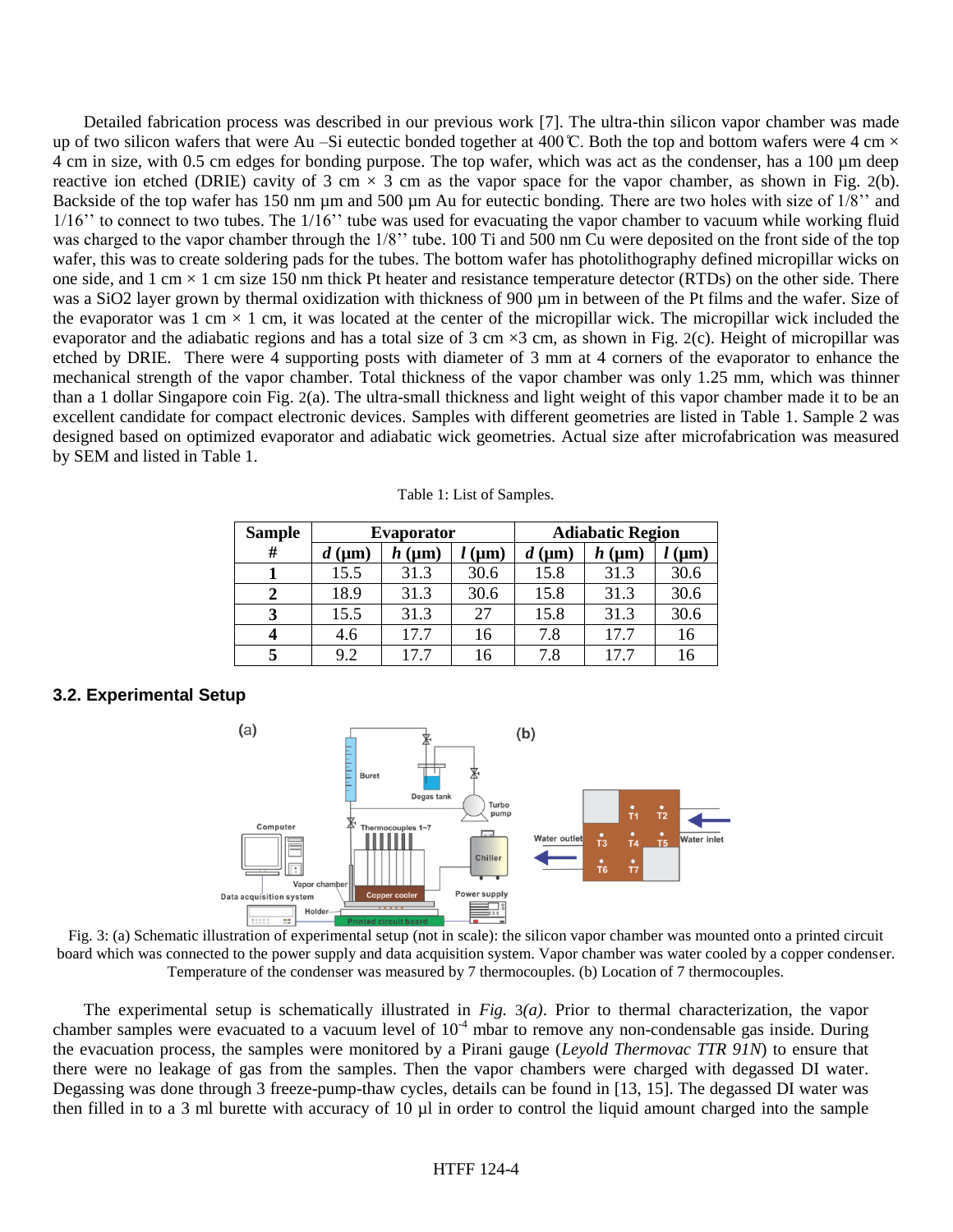accurately. Desired charging amount was calculated based on the geometries of the bottom wicks, to ensure that all the space in between of micropillars were occupied by working fluid and there was no flooding of the wick. A copper cooler that was water cooled by a chiller with temperature of 15 ̊C, was in contact with the vapor chamber as heat sink. The vapor chamber was mounted onto a sample holder and connected to printed circuit board (PCB) with pogo-pins. During the tests, Pt heater on the bottom of the vapor chamber was subject to an incremental voltage heating. In the meanwhile, resistances of the Pt resistance-temperature-detectors (RTDs) were measured and recorded by the data acquisition system (DAQ, *Keysight 34970a*). The voltage was increased from 0 V to 140 V, resistance readings were taken 4 mins after each voltage was applied, to ensure the vapor chamber has reached a steady temperature. Once the test was finished, the RTDs were calibrated against a high-precision Pt 100 thermometer (*Omega*) from 30 ̊C to 80 ̊C in an oven (*OMH60, Heratherm*). The resistance readings at different temperatures were averaged and the linear correlations between the resistance and temperature were obtained for each RTD. Evaporator temperature  $T_{eva}$  of the vapor chamber during the tests can be calculated based on the linear correlations. Temperature of the condenser side *Tcond* of the vapor chamber was measured by 7 thermocouples (*Omega, TJ160-CPSS-040U-2*). The distribution of 7 thermocouples was illustrated in *[Fig.](#page-3-0)* 3*(b)* with T4 located at the center.

### **4. Results and Discussion**

The geometries of sample 1 ~ 5 are listed in *[Table 1](#page-3-1)*. Sample 2 has the optimized geometries according to the optimization results in *section 2*. Performance comparison between sample 2 and sample 1, 3, 4, 5 is plotted in *[Fig.](#page-4-0)* 4, while micropillars of sample 1, 3, 4, 5 have different geometry combinations and were not optimized. Since dryout cannot be observed from a sealed silicon vapor chamber, the turning point that indicated a change of *q''* vs. *ΔT* slope was defined as the dryout heat flux, as shown in *[Fig.](#page-4-0)* 4 by the arrows. This was due to the reduction of available thin film evaporation area after dryout, that caused an abrupt increase of temperature compared with the working regimes with thin film evaporation [\[13\]](#page-7-3) phase change. From *[Fig.](#page-4-0)* 4, it can be observed that, the non-optimized sample  $3 \sim 5$  have dryout heat flux of less than 20  $\text{W/cm}^2$ , sample 1 has dryout heat flux of around 35 W/cm<sup>2</sup>, while that of optimized sample 2 was 98.1 W/cm<sup>2</sup>. The optimization of micropillar geometries enhanced the performance of vapor chambers by 2.8  $\sim$  5 times. This was attributed to a counterbalance between the capillary performance and permeability of the optimized sample 2 in comparison with sample 1 and 3. Compared with sample 4 and 5, a higher micropillar height of 31.3 µm corresponded to a larger volumetric flow rate of liquid, which can effectively compensate the liquid evaporated and delayed the dryout. Dryout heat flux sample 2 was  $110.5 \text{ W/cm}^2$  as predicted by the model. The discrepancy between model prediction and experimental measure dryout heat flux was only 11.2 %, which indicates the accuracy of our model.



<span id="page-4-0"></span>Fig. 4: Performance comparison between sample 2 (optimized), sample  $1, 3 \sim 5$  (non-optimized): dryout heat flux was indicated by the arrows. Sample 2 has highest dryout heat flux of 98.1 W/cm<sup>2</sup>.

Effective thermal resistance vs. heat flux *q''* of each sample are plotted in *[Fig.](#page-5-0)* 5. The effective thermal resistance was calculated based on  $R = \frac{T_{eva} - T_{cond}}{q''A}$  $q''A$  $=\frac{T_{\text{eva}} - T_{\text{cond}}}{T_{\text{eva}}}$ , where *A* is heater area. According to *[Fig.](#page-5-0)* 5, effective thermal resistance decrease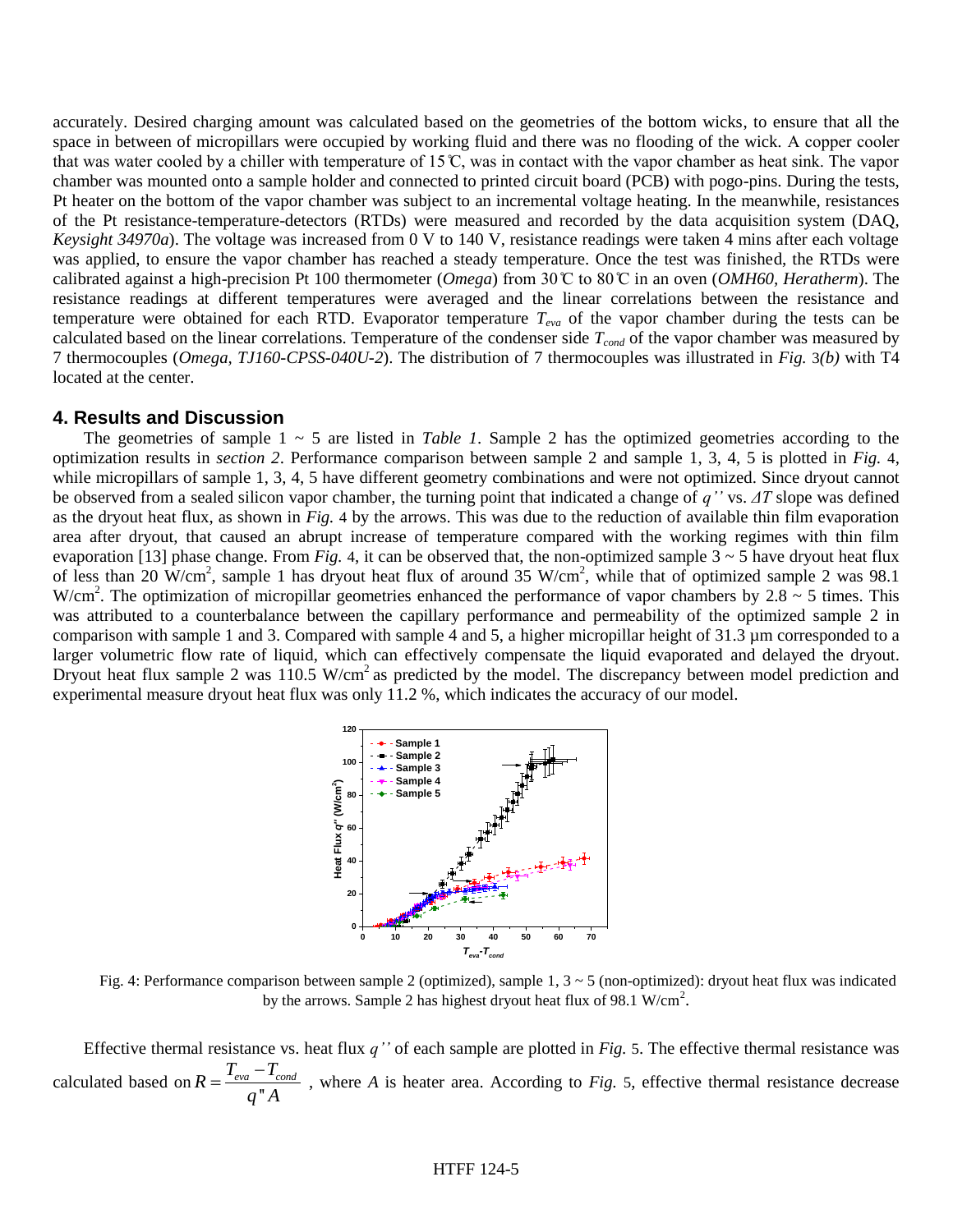with heat flux before the inception of dryout. This was due to the change of liquid meniscus curvature. As heat flux increased, the evaporation rate became larger and liquid meniscus receded into the space between micropillars [\[21\]](#page-7-9), which caused the decrease of liquid film thickness and resulted in smaller effective thermal resistance. After dryout has been occurred, less micropillar wick areas were covered by liquid and the thin film evaporation area was largely reduced. Thus an increase of effective thermal resistance can be observed after dryout point has been reached. A lowest effective thermal resistance of 0.53 K/W can be obtained for sample 2 with optimized geometries.



Fig. 5: Effective thermal resistance of sample  $1 \sim 5$ .

<span id="page-5-0"></span>*[Fig.](#page-5-1)* 6 illustrated the temperature distribution at the top of sample 2 vapor chamber at various heat loads from 10.9 W to 98.1 W. From [Fig.](#page-5-1) 6, it can be observed that the temperature distribution was uniform in general. The largest temperature difference was 9.6 ̊C between T4 and T5 at 98.1 W. T4 always has the highest reading as it was located at the center of the vapor chamber, while the center was heated by the Pt heater directly. Moreover, part of the total heat load has been conducted through the 4 supporting posts to the top condenser, which contributed to the high temperature T4 at the center as well. At 98.1 W, the dryout sample 2 started to dry as shown in *[Fig.](#page-4-0)* 4. Temperature reading of T3, T7 was larger than that of T2, T5. The reason for this temperature difference was due to the non-uniformity of the water cooling system. Lowest temperature readings was obtained at T2, T5 as it was the inlet of water to the copper cooler as shown in *[Fig.](#page-3-0)* 3*(b)*, at which the water has the lowest temperature. When the water flowed from the inlet to the outlet of the copper cooler, which was from T2, T5 to T3, T7, water absorbed heat and the temperature was higher at the outlet. According to [\[3\]](#page-6-6), when the temperature difference between the water and vapor chamber was larger, more heat can be taken away. Thus the temperatures at T3 and T7 were larger. As shown in *[Fig.](#page-3-0)* 3*(b)*, not the entire condenser surface was in contact with the copper chiller, as extra space need to be left for the charging and evacuating tubes. This reduced the effectiveness of the copper chiller and resulted in a larger temperature difference between different thermocouples. If the copper condenser can cover the entire condenser, the temperature uniformity of the vapor chamber can be even better.



<span id="page-5-1"></span>Fig. 6: Condenser temperature distribution of sample 2 at different heat loads.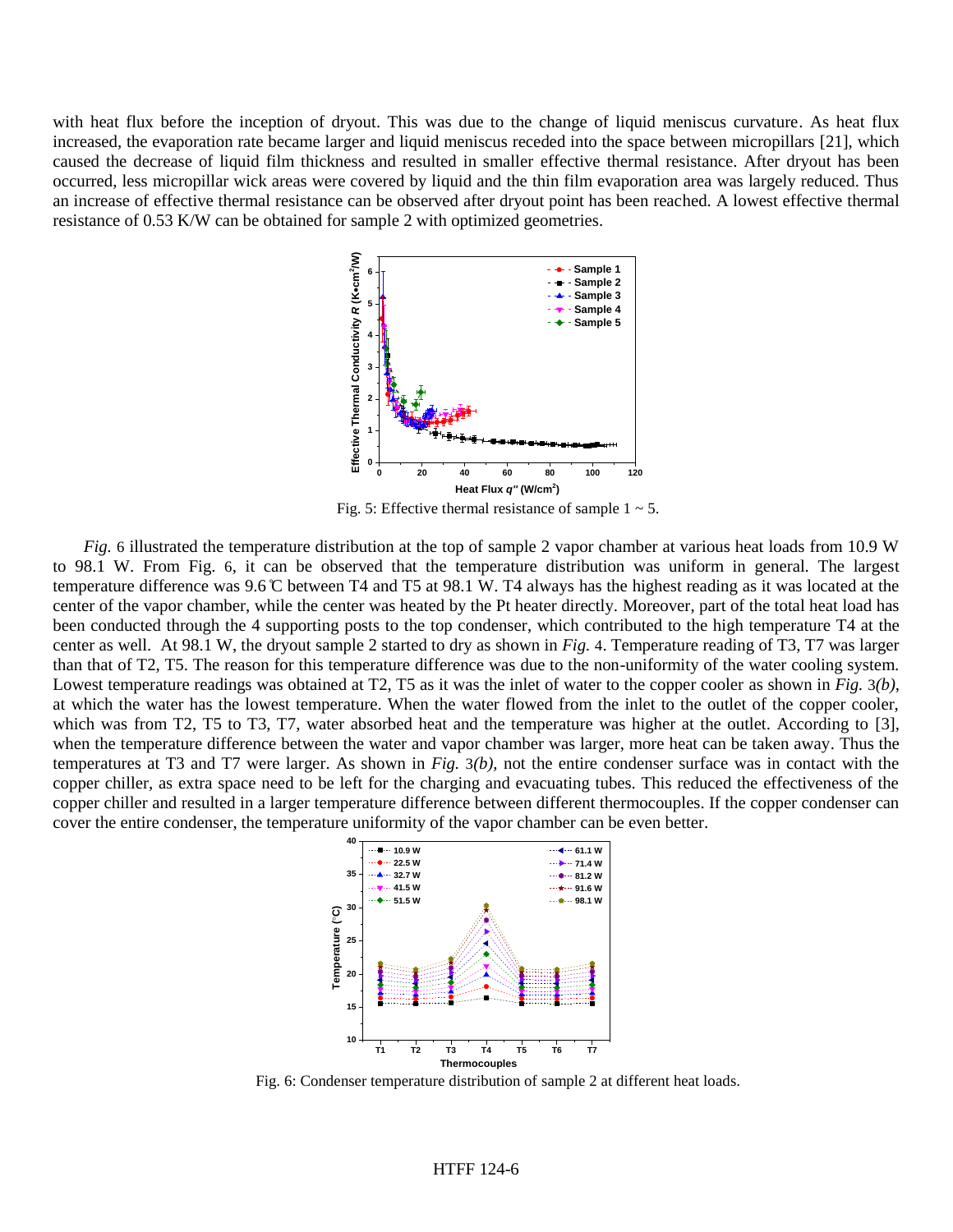## **4. Conclusion**

This paper presented a systematic study of ultra-thin micropillar based silicon vapor chamber with a thickness of only 1.25 mm. The model that can predict the dryout heat flux, optimization of evaporator and adiabatic geometries, microfabrication and thermal characterization of silicon vapor chambers were demonstrated. The silicon vapor chambers have a total size of 4 cm× 4 cm×1.25 mm, while the wick region was 3 cm×3 cm in size with a 1 cm ×1 cm evaporator. The vapor core thickness was 100  $\mu$ m deep and the vapor chamber was sealed by Au-Si eutectic bonding at 400 °C. Vapor chambers with different micropillar geometries were fabricated and compared. Sample 2 with optimized evaporator micropillar geometries of *d* =18.9 µm, *h* =31.3 µm, *l* =30.6 µm (actual sizes) and optimized adiabatic micropillars of *d* =15.8  $\mu$ m,  $h$  =31.3  $\mu$ m,  $l$  =30.6  $\mu$ m was found to performance best. A highest dryout heat flux of 98.1 W/cm<sup>2</sup> can be obtained with sample 2, which only has 11.2 % discrepancy with the model predicted dryout heat flux. Effective thermal resistances of various samples were investigated, it was found that effective thermal resistance decrease with heat flux before dryout while increased after dryout was occurred. This can be explained by the receding of meniscus into micropillar pores as heat flux increases, which reduced the liquid film thickness and resulted in smaller effective thermal resistance. After dryout, thin film evaporation area decreased and the effective thermal resistance increased. The vapor chamber was found to have good temperature uniformity at different heat loads. The highest temperature difference was 9.6  $\degree$  at 98.1 W. If a condenser that can cover the entire top surface of the vapor chamber can be adopted, the vapor chamber has the potential to possess better temperature uniformity. In conclusion, this paper provided great insights into the study of ultra-thin silicon vapor chamber. The optimization results can also be used for the design of micropillar based vapor chamber with different design requirements.

## **Acknowledgements**

Funding support from National Research Foundation Singapore and Singapore-MIT Alliance for Research and Technology's Low Energy Electronic Systems (LEES) IRG are gratefully acknowledged.

## **References**

- <span id="page-6-0"></span>[1] H. Peng, J. Li, and X. Ling, "Study on heat transfer performance of an aluminum flat plate heat pipe with fins in vapor chamber," *Energy Conversion and Management,* vol. 74, pp. 44-50, 2013.
- [2] S.-C. Wong, K.-C. Hsieh, J.-D. Wu, and W.-L. Han, "A novel vapor chamber and its performance," *International Journal of Heat and Mass Transfer,* vol. 53, pp. 2377-2384, 2010.
- <span id="page-6-6"></span>[3] Y. Tang, D. Yuan, L. Lu, and Z. Wang, "A multi-artery vapor chamber and its performance," *Applied Thermal Engineering,* vol. 60, pp. 15-23, 2013.
- [4] X. Ji, J. Xu, and A. M. Abanda, "Copper foam based vapor chamber for high heat flux dissipation," *Experimental Thermal and Fluid Science,* vol. 40, pp. 93-102, 2012.
- <span id="page-6-1"></span>[5] C. Qingjun, B. Avijit, T. Chialun, W. K. Martin, and F. D. Jeffrey, "Studies of material and process compatibility in developing compact silicon vapor chambers," *Journal of Micromechanics and Microengineering,* vol. 23, p. 065003, 2013.
- <span id="page-6-2"></span>[6] U. Vadakkan, G. M. Chrysler, and S. Sane, "Silicon/water vapor chamber as heat spreaders for microelectronic packages," in *Semiconductor Thermal Measurement and Management Symposium, 2005 IEEE Twenty First Annual IEEE*, pp. 182-186, 2005.
- <span id="page-6-5"></span>[7] B. He, M. Wei, S. Somasundaram, C. S. Tan, and E. N. Wang, "Experiments on the ultrathin silicon vapor chamber for enhanced heat transfer performance," in *2016 15th IEEE Intersociety Conference on Thermal and Thermomechanical Phenomena in Electronic Systems (ITherm)*, pp. 569-573, 2016.
- [8] C. Gillot, A. Laï, M. Ivanova, Y. Avenas, C. Schaeffer, and E. Fournier, "Experimental study of a flat silicon heat pipe with microcapillary grooves," in *InterSociety Conference on Thermal and Thermomechanical Phenomena in Electronic Systems*, 2004.
- <span id="page-6-3"></span>[9] Q. Cai, B.-c. Chen, C. Tsai, Y. Zhao, and C.-l. Chen, "Development of Silicon Based Heat Spreader for High Power Electronic Devices," in *ASME 2009 Second International Conference on Micro/Nanoscale Heat and Mass Transfer*, 2009, pp. 443-448.
- <span id="page-6-4"></span>[10] Q. Cai, B.-c. Chen, and C. Tsai, "Design, development and tests of high-performance silicon vapor chamber," *Journal of Micromechanics and Microengineering,* vol. 22, p. 035009, 2012.